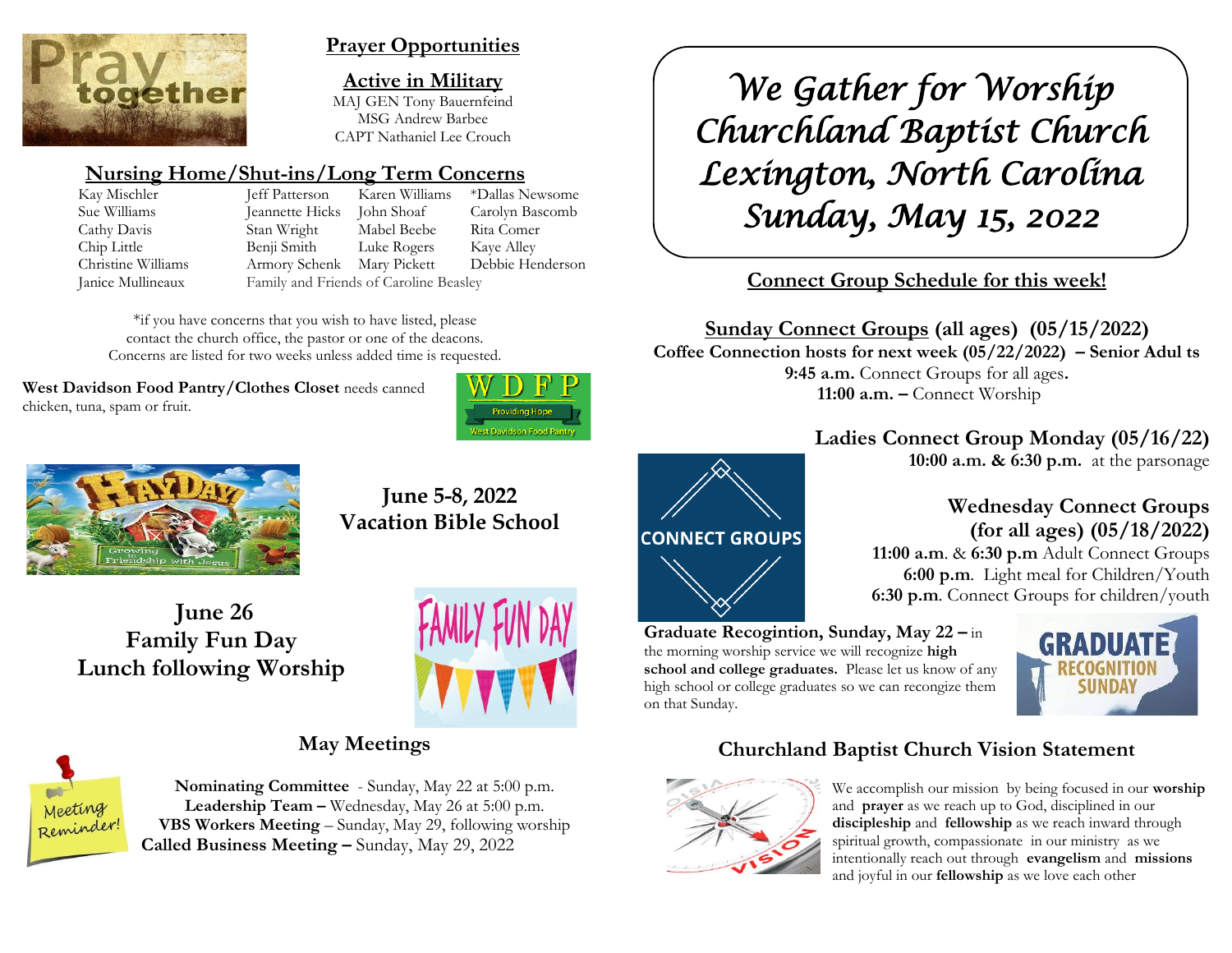

*The Worship Service at Eleven O'clock Sunday morning, May 15, 2022* 

**Chiming of the Hour**

**Welcome/The Work of the Church**

**Call to Worship – Chancel Choir** Ye Servants of God (589)

#### **Invocation**

**Hymn of Praise #202**  All Hail the Power of Jesus' Name

> **Children's Sermons** Chad and Suzan Tedder

**Special Music – Chancel Choir** The King is Coming

**Hymn of Giving #542** In Loving Kindness Jesus Came

> **Offertory Prayer**  Harold Burns

**Receiving of Tithes and Offerings**

. **Doxology**

**Message – Dr. Huckaby Prodigal Come Home – Luke 15:11-31**

**Invitation #309 –** Lord I'm Coming Home

**Postlude** – Roy Hicks



# **Prodigal Come Home Luke 15:11-24**

**Introduction –** one of my favorite texts in the Bible is the parable of the Prodigal Son. This morning it teaches us how to pray, until they all come home.

**Prodigals h\_\_\_\_\_\_\_\_\_\_\_ (15:11-16) <sup>11</sup>** Jesus continued: "There was a man who had two sons. <sup>12</sup>The younger one said to his father, 'Father, give me my share of the estate.' So he divided his property between them. **<sup>13</sup>** "Not long after that, the younger son got together all he had, set off for a distant country and there squandered his wealth in wild living. **<sup>14</sup>**After he had spent everything, there was a severe famine in that whole country, and he began to be in need. **<sup>15</sup>** So he went and hired himself out to a citizen of that country, who sent him to his fields to feed pigs. <sup>16</sup>He longed to fill his stomach with the pods that the pigs were eating, but no one gave him anything.

**Prodigals can c\_\_\_\_\_\_\_\_\_\_\_ (15:17-20a)** <sup>17</sup> "When he came to his senses, he said, 'How many of my father's hired servants have food to spare, and here I am starving to death! <sup>18</sup> I will set out and go back to my father and say to him: Father, I have sinned against heaven and against you. <sup>19</sup> I am no longer worthy to be called your son; make me like one of your hired servants.' <sup>20</sup> So he got up and went to his father.

**Prodigals need w\_\_\_\_\_\_\_\_\_\_\_ and f\_\_\_\_\_\_\_\_\_\_\_ (15:20b-24)** 

"But while he was still a long way off, his father saw him and was filled with compassion for him; he ran to his son, threw his arms around him and kissed him. <sup>21</sup> "The son said to him, 'Father, I have sinned against heaven and against you. I am no longer worthy to be called your son. **<sup>22</sup>** "But the father said to his servants, 'Quick! Bring the best robe and put it on him. Put a ring on his finger and sandals on his feet. **<sup>23</sup>**Bring the fattened calf and kill it. Let's have a feast and celebrate. **<sup>24</sup>** For this son of mine was dead and is alive again; he was lost and is found.' So they began to celebrate.

**Conclusion** – keep praying until they all come home.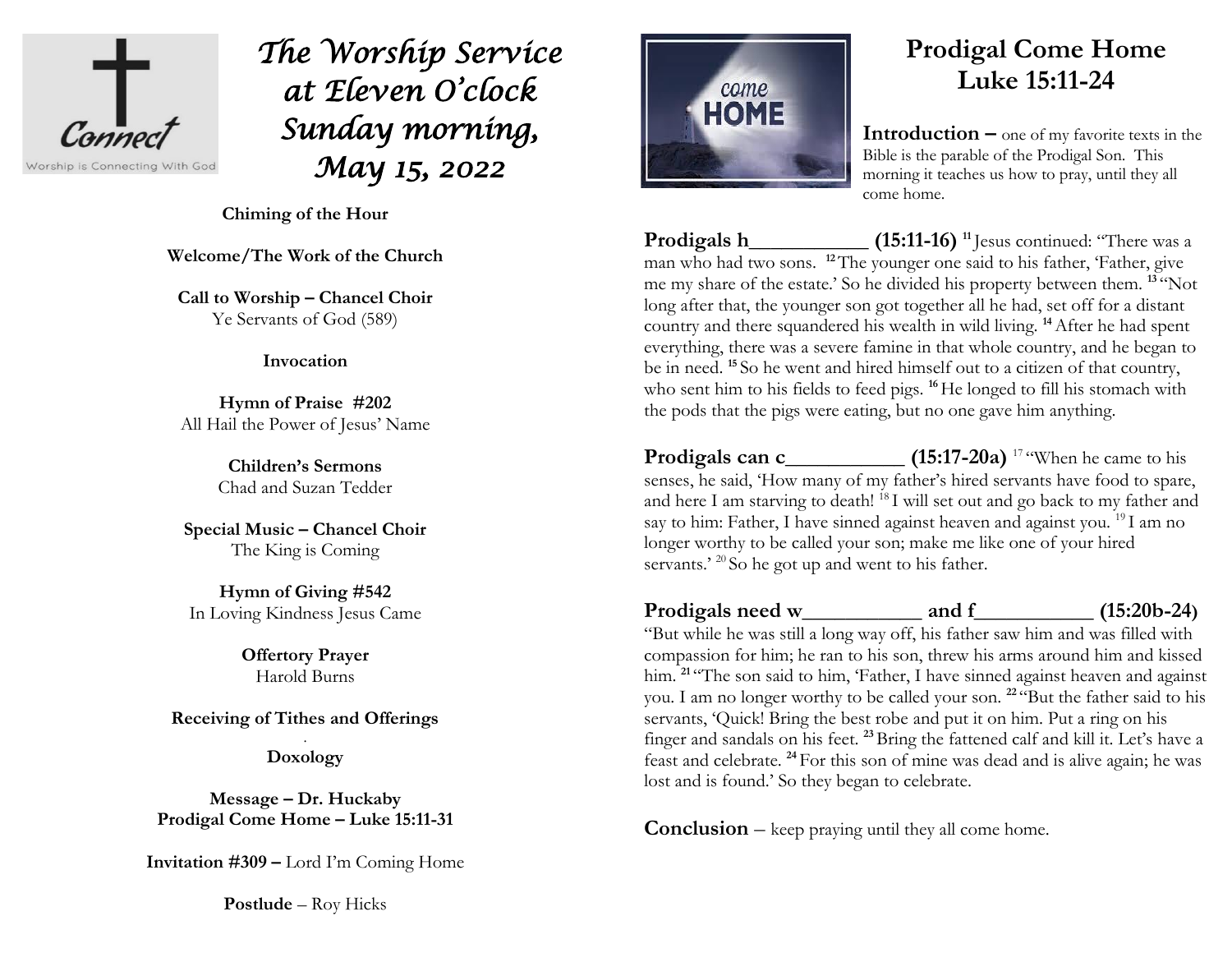

#### **Volunteer Opportunities**

**Deacon of the Week -** Harold Burns **Next week** – Tim Freeman

**Security Team 05/15 –** Billy Harris/Jeff Snyder **05/22 –** Chad Tedder/David Wood

**Nursery Volunteers 05/15 –** Jessica West/Angie West **05/22 –** Marlena Fleeman/Sarah Hand

**Children's Church 05/15** Lisa Ridenhour/Sandra Beck **05/22 -** Kelli Hopkins/April Boris

#### **Wednesday Children's Connect**

**05/18 -** Taylor Heitman/Blanca Wood/David Wood/Pam Phipps/Rosa Alonso **05/22 –** – Lisa Ridenhour/Sandra Beck/Ann Burns/Barbara Shoaf

**Office Secretaries**

**05/15** – Karen Allen **05/22 –** Amy Freeman

**Counting Team 05/15 –** Pam Phipps/Luke Shepherd **05/22 –** Pam Phipps/Sherri Manno

**Ushers**

**05/15 –** Ronnie Beck/Harold Burns/Randall Allman/Rick Lomax **05/22 –** Chad Tedder/Rudy Hartley/Ronald Hartley/Michael Swicegood



**Thank you -** Thank you to everyone that contributed to the success of "Honey Bee Yourself" luncheon. Whether you attended, invited a guest, volunteered your time, helped clean, prepared food or worked in the planning stages. We are so thankful and grateful for YOU! Our church family is a blessing to some many in our church and community.

# **Kids Connect May Mission Project** - **Senior Goody**

**Bags**. We will collect items for CBC and Churchland senior adults/shut ins. We will collect items through 5/25/22 or money through 5/22/22. See Lisa Ridenhour with any questions.





**Flowers given in memory of** Wayne & Carole Shoaf & Billy Martin by John, Tracey, Graham, Kristen, Nolan, & Caitlin Shoaf



### **Volunteer Opportunities**

**Deacon of the Week -** Harold Burns **Next week** – Tim Freeman

**Security Team 05/15 –** Billy Harris/Jeff Snyder **05/22 –** Chad Tedder/David Wood

**Nursery Volunteers 05/15 –** Jessica West/Angie West **05/22 –** Marlena Fleeman/Sarah Hand

**Children's Church**

**05/15** Lisa Ridenhour/Sandra Beck **05/22 -** Kelli Hopkins/April Boris

#### **Wednesday Children's Connect**

**05/18 -** Taylor Heitman/Blanca Wood/David Wood/Pam Phipps/Rosa Alonso **05/22 –** – Lisa Ridenhour/Sandra Beck/Ann Burns/Barbara Shoaf

#### **Office Secretaries**

**05/15** – Karen Allen **05/22 –** Amy Freeman

#### **Counting Team**

**05/15 –** Pam Phipps/Luke Shepherd **05/22 –** Pam Phipps/Sherri Manno

#### **Ushers**

**05/15 –** Ronnie Beck/Harold Burns/Randall Allman/Rick Lomax **05/22 –** Chad Tedder/Rudy Hartley/Ronald Hartley/Michael Swicegood



**Thank you -** Thank you to everyone that contributed to the success of "Honey Bee Yourself" luncheon. Whether you attended, invited a guest, volunteered your time, helped clean, prepared food or worked in the planning stages. We are so thankful and grateful for YOU! Our church family is a blessing to some many in our church and community.

# **Kids Connect May Mission Project** - **Senior Goody**

**Bags**. We will collect items for CBC and Churchland senior adults/shut ins. We will collect items through 5/25/22 or money through 5/22822. See Lisa Ridenhour with any questions.





#### **Flowers given in memory of** Wayne & Carole Shoaf & Billy Martin by John, Tracey, Graham, Kristen, Nolan, & Caitlin Shoaf